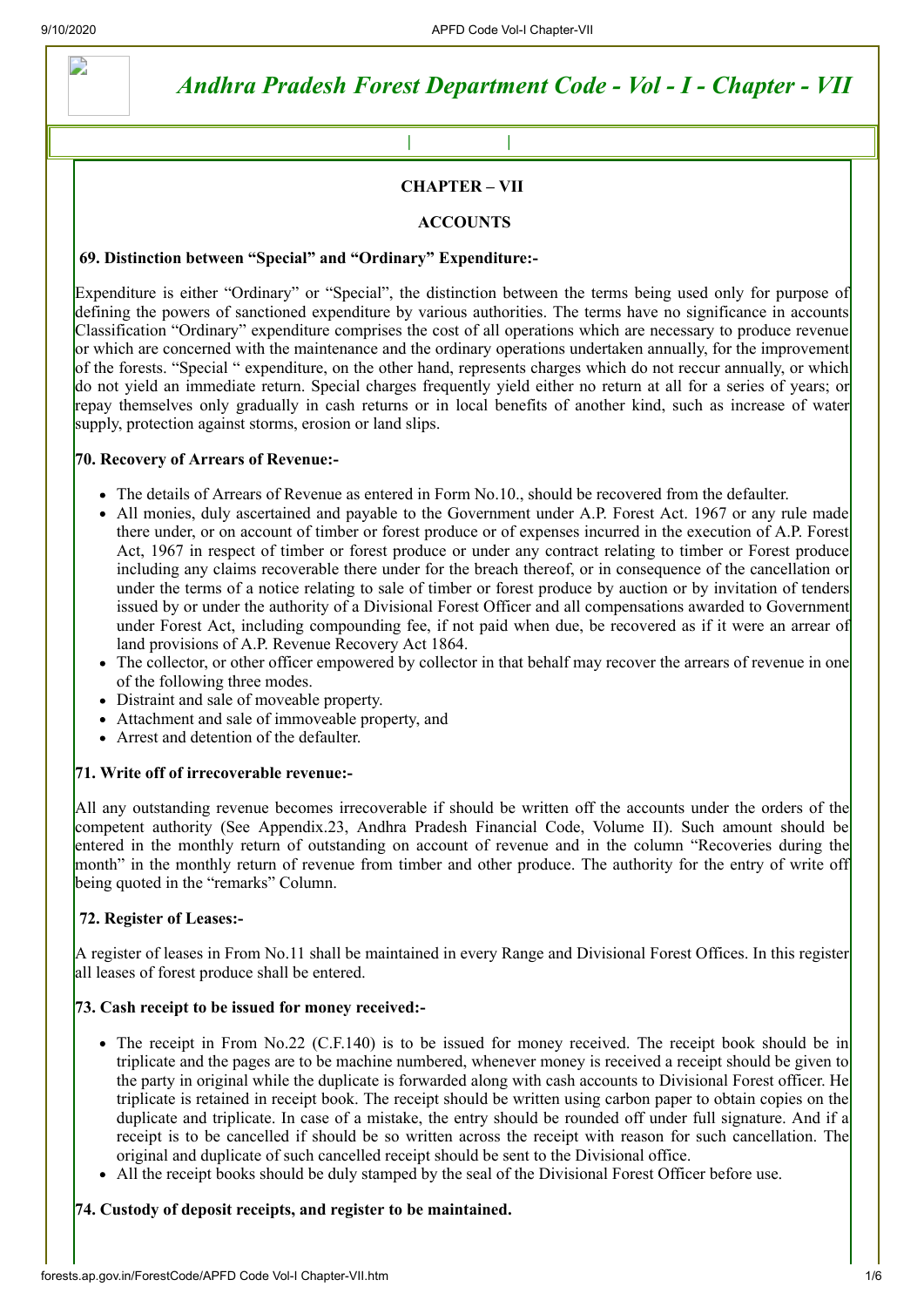Security Deposits are accepted from the public in any of the forms prescribed in Article 285 of A.P. Financial Code, Vol. I namely, the post office savings bank pass book, fidelity bonds, demand drafts, etc, such deposits should be kept in safe custody of the Divisional Forest Officer and should be entered in the Register of Security deposit in Form No.17 of A.P. Financial code, and all entries should be attested by Divisional Forest Officer.

The procedure prescribed in Article 290, 291, 292 of A.P. Financial code should be followed in repayment of Security deposit.

#### **75. Remission/ refund of Revenue:-**

- Remission of revenue may be sanctioned by Prl. Chief Conservator of Forests upto Rs.3,000 and Conservator upto Rs.250.
- Sanction of refund of any amount relating to an item of forest revenue, provide that it is clear that the Government were not in the first instance or have since ceased to be entitled to it, can be done upto following limits.

Prl.Chief Conservator of Forsts Upto Rs.50,000

Conservator of Forests. Upto. Rs.30,000

Divisional Forest Officer. Upto. Rs.10,000

- A refund order should be signed by the Officer who received and brought to account the item of revenue in question. When the officer who received the item of revenue in question in not competent to refund the amount without the sanction of a higher authority, he should apply for the necessary sanction before preparing the refund order, Refund shall be made subject to budjet provision.
- An application for refund of revenue should be rejected if it is received after one year from the date of credit of the revenue to the Government.
- Prl.Chief Conservator should submit annually to the accountant General a Statement showing all remissions, refunds which were sanctioned by himself or his subordinates during the preceding year. All remissions sanctioned under executive orders of Government should also be included in such statement.

# **76. Revenue Pald in advance:-**

When revenue on account of timber or forest produce is paid in advance, the amounts will be ot once credited to the appropriate Sub-heads in the cash book, entries being made in the column "remarks" of Form No.6 or 9 as the case may be, showing the nature of transaction etc., In the statement for the month in which all the delivery of the timber or produce has been effected or completed, a reference will be made to the return in which the payment has been entered.

#### **77. Monthly accounts, consolidated treasury receipts, consolidated treasury issues:-**

- The Divisional Forest Officer shall forward monthly accounts along with the documents appendices etc., as laid down in local rulings under articles 280 to 297 of the Andhra Pradesh Account Code, Vol.III (para 11 of Divisional Accounts in Manual of instruction on Forest Accounts) direct to the Accounts General. They should be dispatched by registered post to reach on or before 15 th of next month to which accounts relate.
- All vouchers sent to Accountant General must be countersigned by the Divisional forest Offiicer.
- Forest revenue collected at outlying stations may be paid into treasury by money order see instruction 11 under Treasury rule 10, Andhra Pradesh Treasury Code, Volume I, and the instructions for remitting revenue by money orders are contained in Appendix. 18.
- Every month , the Accountant, is required to prepare a Schedule of Forest Remittances of the Divisional, showing the treasury wise and challan wise remittances of Forest revenue in that month, as have been accounted for the cash accounts of the Range and Division Office. The total amount of remittances should be tallied with the C.T.R. of forest remittances furnished by the District Treasury Officer of the Revenue district concerned. Where the total amount of remittances in both the Schedules tally, the statement furnished by the Treasury officer can be countersigned by the Divisional Forest Officer and sent to Accountant General.
- The Divisional Forest Officer should send a list of Cheques drawn (Consolidated treasury issues) in Form F.A 2 to the District Trasury Officer immediately after closure of accounts for the month for verification and return.

# **78. Application for advance:-**

A fund application in Form No.23 for works will be made by the Forest Range Officer to the Divisional Forest Officer for the advances required in connection with the Works to be executed. No fund application shall be made for pay and allowances of establishment.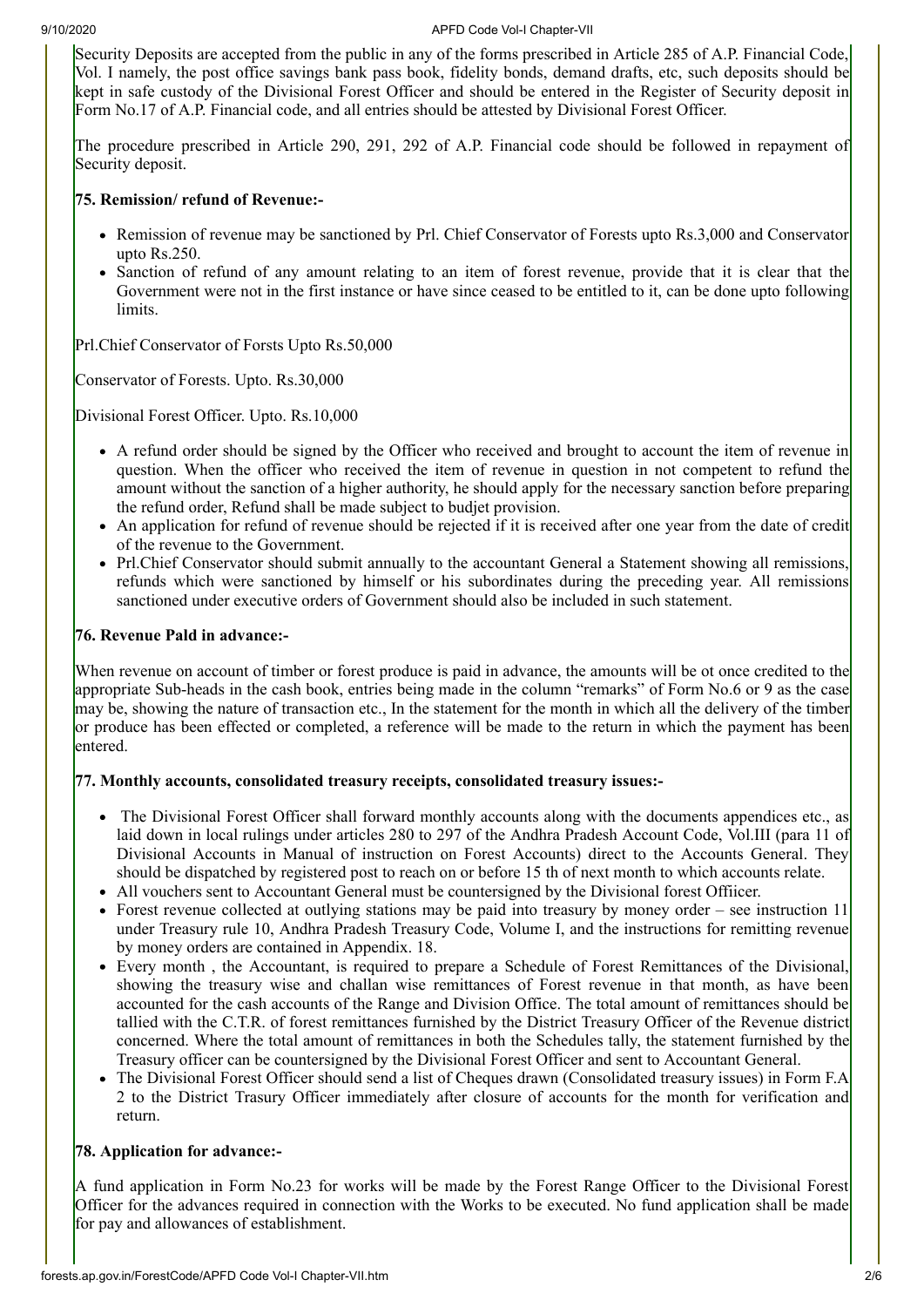# **79. Voucher:-**

(1) All payments must be supported by vouchers in the following forms:-

1. Challan for payment of money into the A.P.T.C. Form 9 and 10

treasury or bank.

2. Bill for pay and fixed allowances or A. P. T. C. Form 42.

leave salary of Gazetted Government servants.

3. Traveling allowance bill for a gazetted Government A. P. T. C. Form 43.

Servants.

4. Detailed pay bill of permanent and A. P. T. C. Form 47.

Temporary establishment.

5. Traveling allowance bill of A. P. T. C. Form 52.

Non-gazetted Establishments.

6. Fully vouched contingent bill. A.P.T.C. Form 52.

7. Muster Roll. Form F.A. XI.

8. First and final bill. Form F.A. II.

9. Running account bill. Form F.A. III.

10. Hard receipt. Form F.A. IV.

(2) The contingent and works vouchers in support of payments exceeding Rs.250 shall be sent to the Accountant General and other vouchers recorded in the Office duly cancelled.

(3) All vouchers for payments, including advances, must bear dates of payments, and with exception to subvouchers to F.A. IX, Andhra Pradesh Accountant Code, Vol.III, and to contingent bills, they must be passed by the Divisional Forest Officer. who there by assumes the responsibility for the Charge.

 $(4)$  The head of Services and the budget sub-head to which the item relates should be noted on each voucher, sent to the Accountant- General.

Disbursement Certificates are required on all vouchers.

# **80. Pay and Allowances:-**

- The Divisional Forest Officers and other drawing and disbursing officers in the Forest Department have to present bills in treasury and get payments with effect from 1.4.89, vide G.O. Ms. No. 337 E.F.E. S&T (For. III) Department, dated: 19.12.1988. The pay bills, T.A. bills, contingent bills, loans and advances have to be passed by the Divisional Forest Officers and other drawing officers before they are presented in the treasury.
- In respect of Range establishment bills, the Range Officers will prepare the bill and submit them to the Divisional Forest Officer to pass them, these bills will be presented by Range Officers in the treasury for receiving the payments.

# **81. Travelling Allowance Bills:-**

Travelling Allowance bills of Officers of Indian and Andhra Pradesh Forest Service, below the rank of a Conservator, are subject to counter signature by Conservator with reference to Article 82 (a) Andhra Pradesh Financial Code, Vol. I and Rule 3of the Andhra Pradesh Travelling Allowance Rules. The travelling allowance bills of gazetted Officers working directly under the Prl. Chief Conservator will be countersigned by Chief Conservator of Forests. The travelling allowance bills of Conservators may be paid without countersignature. The travelling allowance bills of Officers subordinate to the Divisional Forest Officer; excepting those referred to above, will be submitted for countersignature of Divisional Forest Officer, before they are presented in the treasury.

# **82. Transaction with public departments:-**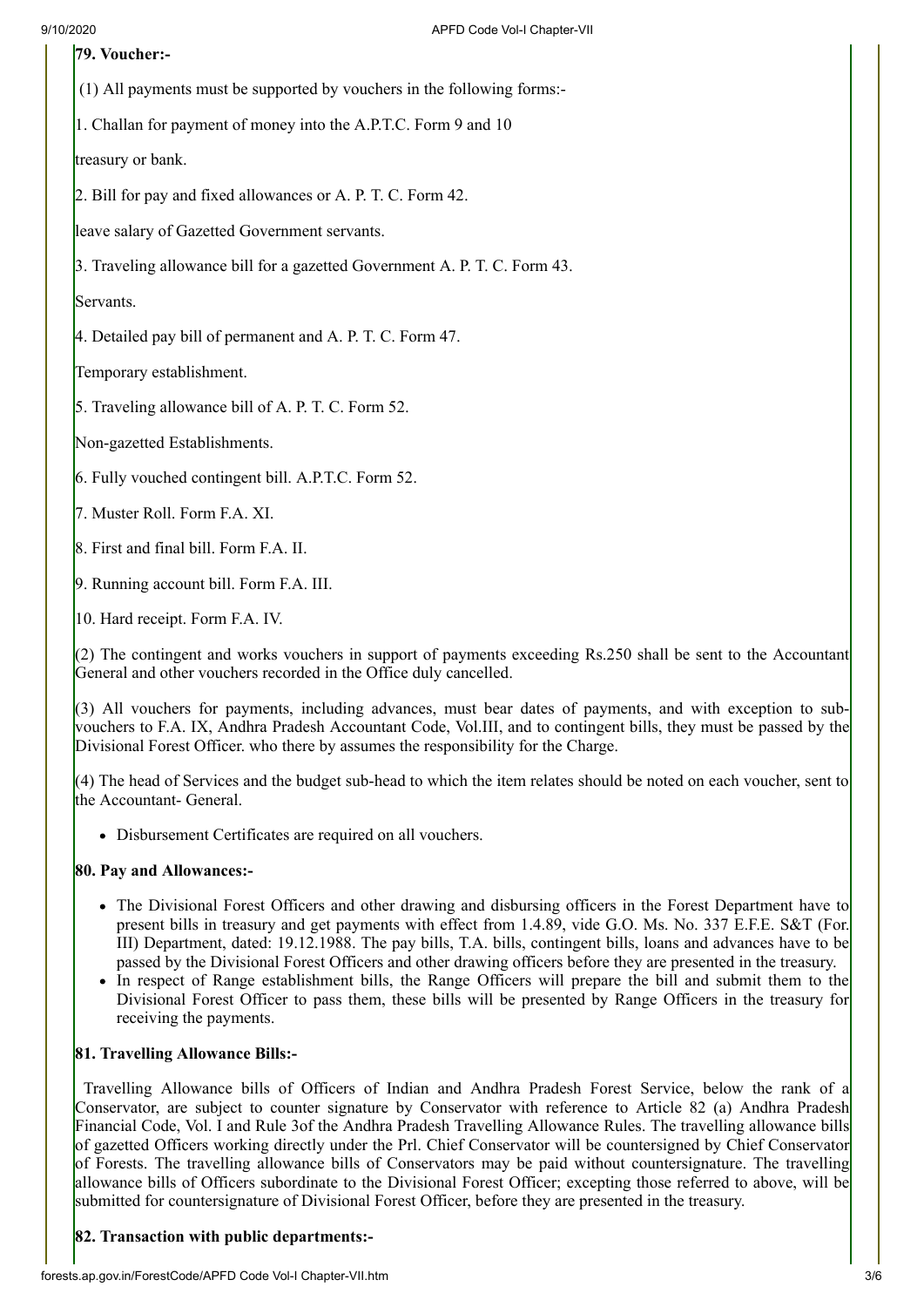Adjustments with other department and Government in respect of supplies made or services rendered by or to the Forest Department should be regulated by the directions contained in Chapter 4 of A.P Account Code Vol. I and Art. 242 in A.P. Account Code, Vol. III, See also Art, 115 of A.P. Financial Code, Vol. I. A bill in Form No. 24 in triplicate should be sent to the Officer to whom supply has been made.

# **83. Advance to Contractors:-**

- $\bullet$  Advance to Contractor of Sum of Rs. 2,000 or over require the previous sanction of the Conservator. The recovery of advances so sanctioned must be reported to the Conservator on completion.
- Assistant Conservators and Rangers are empowered to give advances to Contractors on their own responsibility upto a limit of Rs. 2,000 for each individual.
- The Dy. Range Officers, Foresters are similarly empowered to give advance upto a limit of Rs. 500 and Rs. 300 respectively. As a rule a second advance should not be paid to any Contractor until at least 75 persent of the advance granted previously has been recovered from him by work done. The officers and subordinate concerned will be held personally responsible to make hood such advances granted by them as may become irrecoverable. Foresters, Dy. Range Officers and Rangers should send copies of their orders sanctioning advances to Rangers and Divisional Forest Officers respectively and these officers should satisfy themselves of the necessity for the advance in each case.

# **84. Advance to disbursers:-**

• The rules relating to Forest advances are contained in Article 257, Andhra Pradesh Financial Code Vol. I. The maximum advances ordinarily allowable are as follows.

1. Asst. Conservators of Forests. Rs. 10,000

and Range Officers.

2. Dy. Range Officers. Rs. 2,000

3. Foresters Rs. 1,000

4. Electrical Supervisor. Rs. 1,000

5. Saw Mill operator (Mechanic) Rs. 500

6. Wood workshop Assistant. Rs. 500

7. Other forest subordinates Rs. 100

below the rank of Foresters

at the discretion of Divisional

Forest Officer.

8. Manager's of Conservator of Rs. 500

Forest Officer.

9. Superintendents in division Rs. 200

and Clerks.

 $(2)$  The figures given above denote the limits within which it is desirable to keep advances, but except in the case of advances to ministerial staff for contigent expenses, these limits may be exceeded under the sanction of the Conservator of the circle whenever special requirement of any locality of execution of large works necessitate a larger advances.

# **85. Irrecoverable advances:-**

Should any portion of a forest advances prove irrecoverable, the amount may be written off under proper sanction see part.III of Appendix-20, Andhra Pradesh Financial Code, Vol.II. Such amounts should be debited to the head "Miscellaneous" in the accounts.

**86. Posting in ledger:-**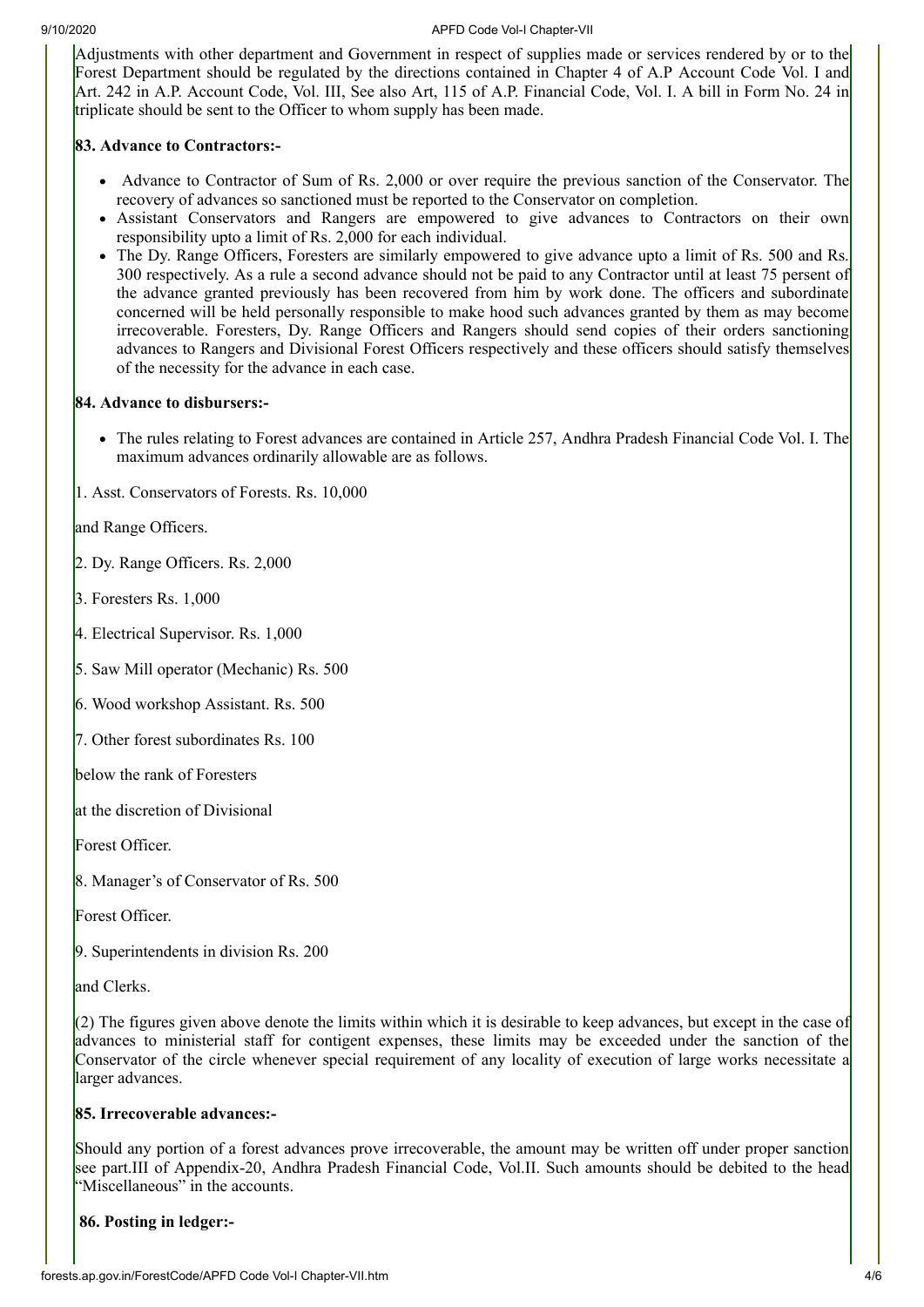(1) Subject to the exemptions noted in local ruling 4 (d) under Article 257, Andhra Pradesh Account Code, Vol.III, all advances to contractors and disbursers, whether made by the Divisional Forest Officer himself or by his subordinates, must be entered in the Divisional ledger, and duly attested by him.

(2) Similarly all the advances to contractors and disbursers made by the Rangers or by his subordinates must be entered in the Range ledgers, and duly attested by him.

# **87. Record of monthly revenue and Expenditure:-**

A register in Form No.25 showing the monthly revenue and expenditure under each budget head for each Range and for the Divisional Office will be maintained by the Divisional Forest Officer.

# **88. Duties of the Accountant – General:-**

(1) The duties of the Accountant – General in regard to accounts and audit are governed by the provisions of the Government of India (Audit and Accounts) order, 1936 and the rules contained in the Audit Code. In relation to forest accounts, his duties are principally as follows:

a) To conduct the monthly accounts submitted by the Divisional Forest Officer and

Conservators.

b) To conduct the audit of forest accounts against the total budget grants.

 $\bf c$ ) To inspect the forest accounts of Divisional Forest Offices and review carefully

ledger accounts of advance and recoveries and receipts (including rents) and stores of Divisional Forest Offices

The periodicity of audit will be annual.

(vide G.O.Ms.No.509 Agriculture dt, 18.3.1958).

• All points noticed by the Accounts General during inspection will be included in an inspection report which will be forwarded to the Divisional Forest Officer concerned for necessary action. The inspection report (in original) will be returned to the Accountant General through the Conservator with in two months of their receipt to the Divisional Forest Officer. Important points in the inspection reports which are not settled to the satisfaction of the Conservator and the Accountant General will be reported to the Prl.Chief Conservator.

# **89. Duties of Chief Accounts Officer and Accounts Officers :-**

(1) The Chief Accounts Officer situated at Hyderabad would act as advisor to Prl. Chief Conservator on all matters relating to Forest Accounts, loans, and advances, internal Audit, and pension cases. Besides he is also responsible for coordination and monitoring the work of internal Audit Reports of Accounts Officers.

 $(2)$  The Accounts Officers shall inspect cash accounts timber accounts, and stores of Divisions and Circle. The Accounts Officers during their internal audit upto date. They shall also conduct classes to ministerial staff and field Officers on any one day during their Audit highlighting, the various provisions of Treasury and Financial Code so as to ensure proper maintenance of Accounts.

The Accounts Officer shall include only major irregularities in his annual report, minor irregularities should be got rectified. The Accounts officer should appraise of the result of his inspection to the Conservator concerned. He should also guide the Range Clerks, Division Accountant and Range Officers in proper maintenance of Accounts.

# **90. Objection Statement of Accountant General :-**

Any items objected to or returned by the Accountant General will be entered in an objection statement which will be forwarded to the Divisional Forest Officer concerned for necessary action. The statement (in original) will be returned to the Accountant General within a fortnight after receipt by the Divisional Forest Officer through the Conservator, furnishing comprehensive report which he self-explanatory in a manner that the objection raised by the Accountant General is fully answered.

# **91. Summary of Revenue and expenditure:-**

• The Prl. Chief Conservator will send an Assistant of his office to the Accountant General Office with the departmental registers every month on a date fixed by the Accountant- General. The Assistant with the assistance of the Accountant – Generals staff compare the departmental figures with those recorded in Accountant General's books. A statement of discrepancies will be prepared in duplicate and analyzed in two